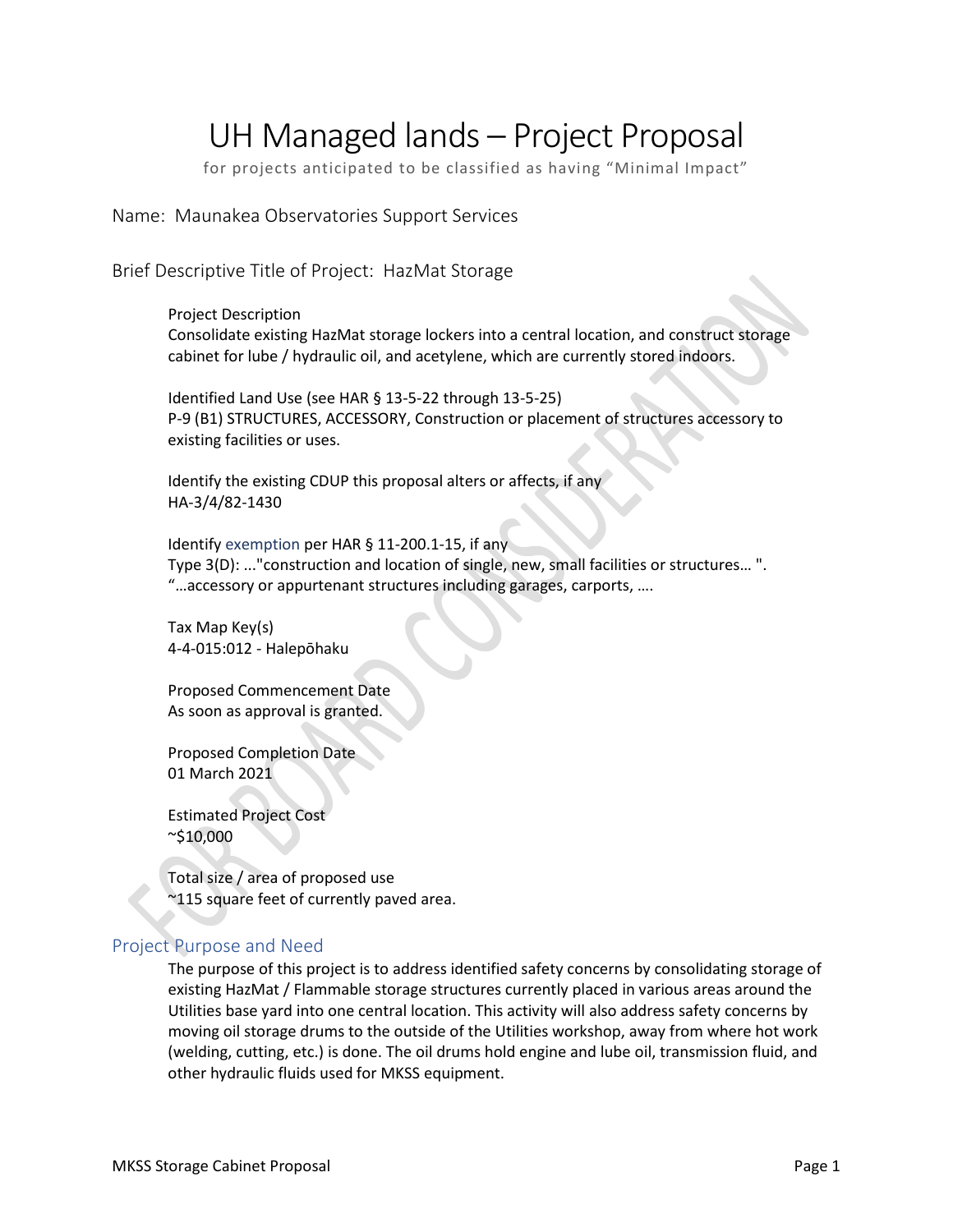Has professional peer-review occurred

A written inquiry has been submitted to the County of Hawaii to request County guidance regarding requirements for a building permit, if any. The approval application submitted to DLNR will identify County building permit requirements.

Are there any related ongoing, pending, or planned projects associated with this submission? A used-oil container will be removed from the parcel when the cabinets are in place. Used oil will instead be properly disposed of when generated, minimizing such storage on the parcel.

# Existing Conditions at Project Site(s)

#### Geology, Climate, & Hazards

The Halepōhaku area is located at the base of Maunakea's upper slopes at an elevation of 9,200 feet and has a semi-arid, sub-alpine climate. The proposed activity will occur within existing disturbed use areas (paved lot).

#### Flora, Fauna, Ecology, Water Resources

No native flora inhabits this area. Regular invasive species monitoring of the project site is conducted by OMKM. No surface water resources are present. No existing native vegetation will be removed or disturbed through this proposed project.

#### Cultural Resources

The nearest historic property is immediately adjacent to the cinder road along the North-East boundary of the Halepōhaku parcel with the Mauna Kea Forest Reserve (site 10312). No impact to historic properties is anticipated as storage units will be placed on areas already covered with asphalt.

#### Recreation

The areas are not intended or designed for recreation.

#### Built Infrastructure

Asphalt covered area adjacent to the general maintenance workshop.

#### Landscaping & Visual Conditions

The landscape consists of exposed cinder and tephra interspersed with clumps of vegetation. The proposed activity will not affect scenic views from the project area to surrounding areas, nor will the project affect views from surrounding areas.

# Description of the Project

The project will involve moving 11 existing storage cabinets/lockers (already stored outdoors adjacent to the hot-work area/vehicle service bay) to a central location as well as having MKSS staff construct a covered storage cabinet for lube oil / hydraulic oil. Dimensions are shown below.

Cabinets to be Relocated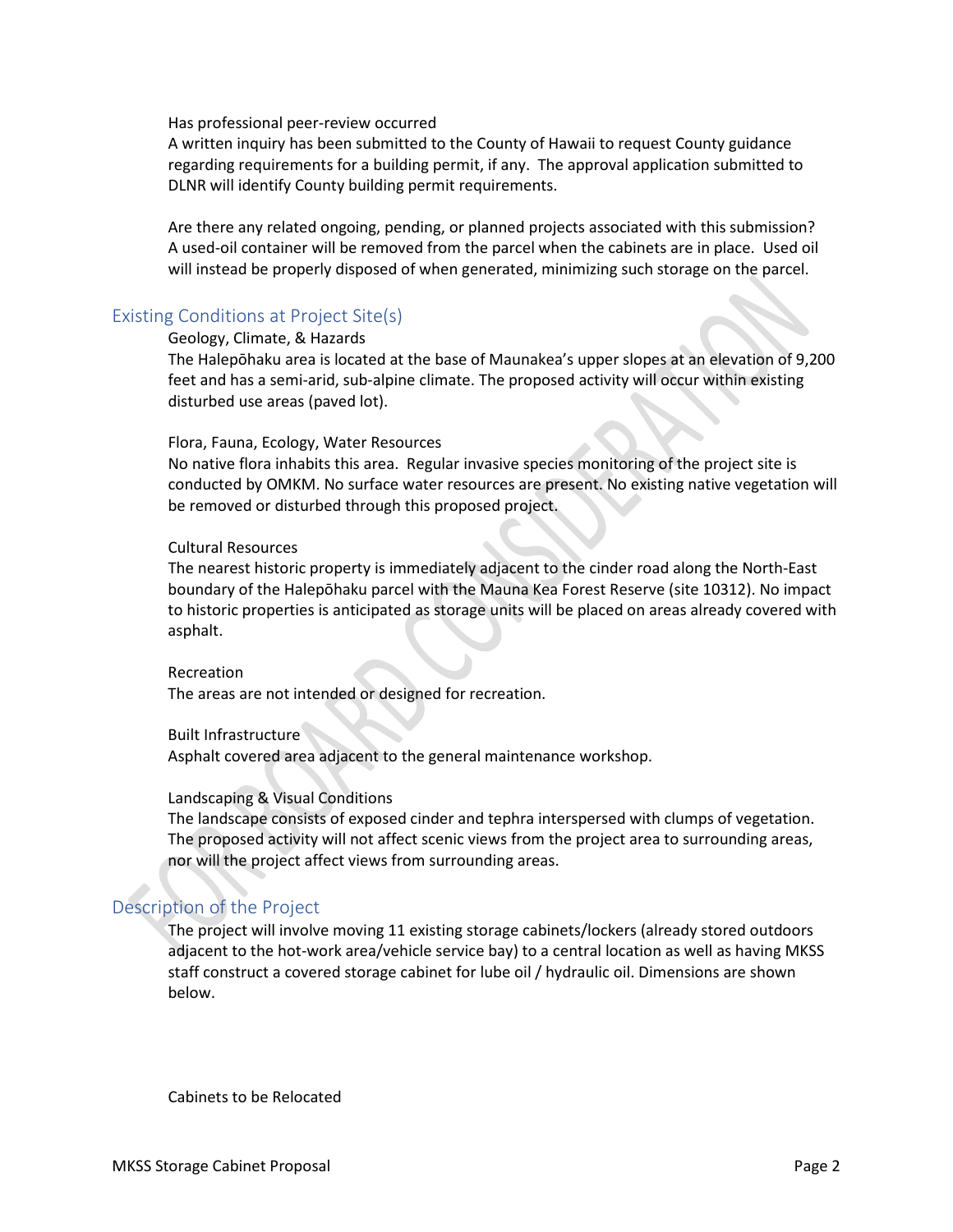| Cabinet       | Length    | Depth      | Height     | Comments                                                     |
|---------------|-----------|------------|------------|--------------------------------------------------------------|
| 1             | 2' 8''    | 2' 8''     | 3'9''      |                                                              |
| $\mathcal{P}$ | 2'        | 1'7''      | 3'9''      |                                                              |
| 3             | 1'5''     | $1'$ $5''$ | 1' 10''    |                                                              |
| 4             | 1'5''     | $1'$ $5''$ | 1' 10''    | Note: cabinets 3 & 4 will be stacked on top of<br>each other |
| 5             | 2'9''     | 1'3''      | 6' 6''     |                                                              |
| 6             | $5'$ $2"$ | 4' 1''     | 6'         | Propane                                                      |
| 7             | 4' 8''    | 1'7''      | 3'9''      |                                                              |
| 8             | 3'7''     | 1'7''      | $5' 6''$   |                                                              |
| 9             | 2'        | 1'7''      | 3'9''      |                                                              |
| 10            | 3' 8''    | 1'7''      | $5'$ $9''$ |                                                              |
| 11            | 3' 8''    | 1'7''      | $5'$ $9''$ |                                                              |

#### Cabinet to be constructed

| ______________________ |           |       |                 |                                           |  |  |  |  |
|------------------------|-----------|-------|-----------------|-------------------------------------------|--|--|--|--|
| Cabinet                | Length    | Depth | Height          | Comments                                  |  |  |  |  |
| ∸∸                     | $17'$ 11" | 3'8'' | $7'$ $\Delta$ " | oil drum storage rack built by MKSS staff |  |  |  |  |

The existing storage cabinets are currently placed in various areas around the Utilities base yard and are currently used by different organizations (MKSS, OMKM, IRTF, Gemini) to store cleaning supplies, and hazardous / flammable materials. The new storage cabinet will be built by MKSS staff and used to store oil currently stored in the Utilities workshop. Containment pans would be placed below the oil storage rack.

The oil drum storage cabinet would be constructed by MKSS staff using box-tube metal framing and corrugated metal panels for the sides and roof. The doors of the cabinet will be expanded metal sheets. Dimensions are 18'1"wide x 3'10"deep x 8'1"tall.

No foundation preparation is necessary as the site is already asphalt pavement. To keep the cabinet from tipping over, it will be secured by bolting it to the ground. In addition, the weight of the cabinet and oil containers will help to keep it from tipping over.

#### Location

Storage units will be located adjacent to the general maintenance workshop in the Utilities base yard at Halepōhaku. See diagram on the top of the next page: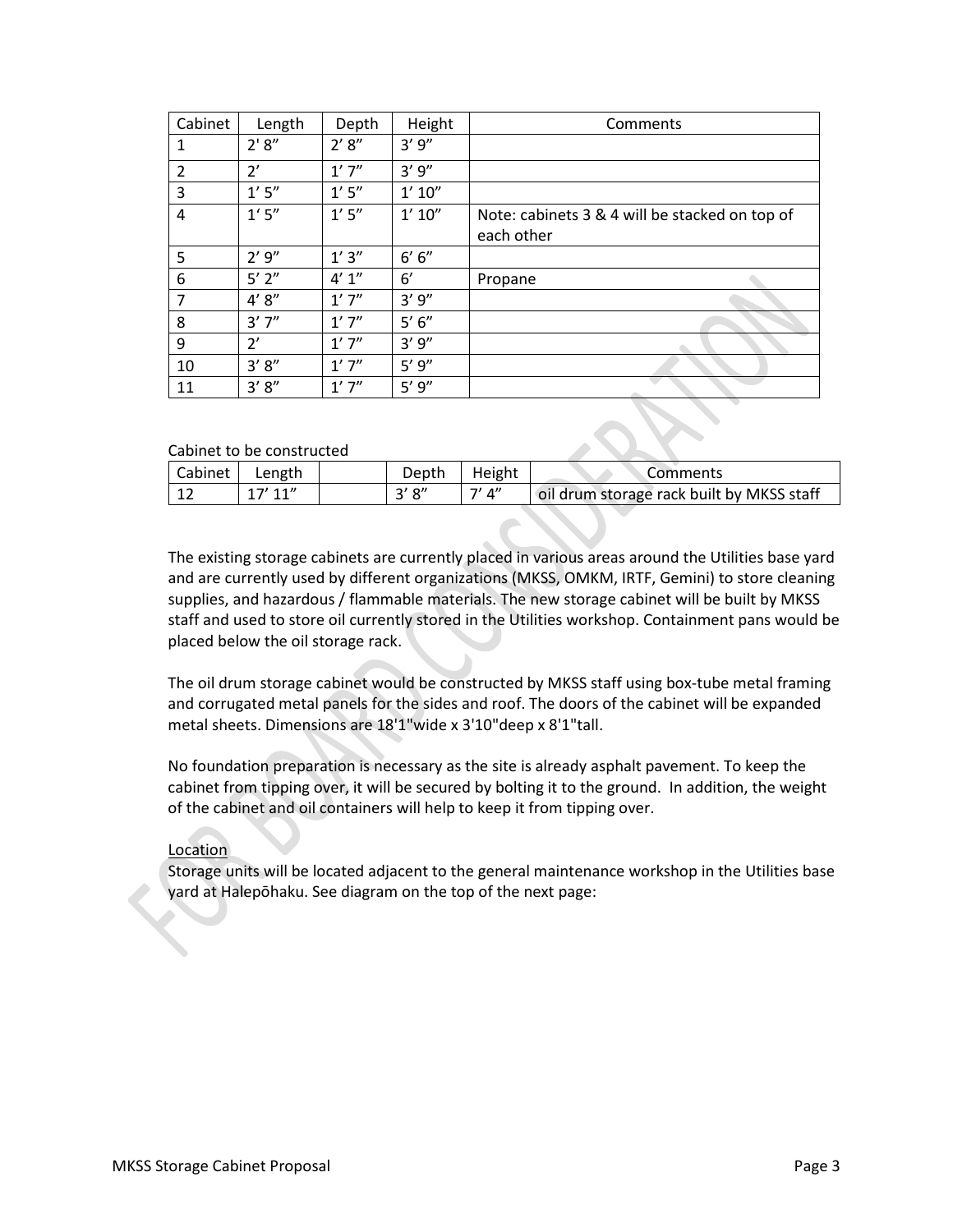

Site Plan: the proposed cabinet locations are shown below in both schematic and aerial photo formats. The logation of the hot-work area is marked with a red X in the aerial photo.

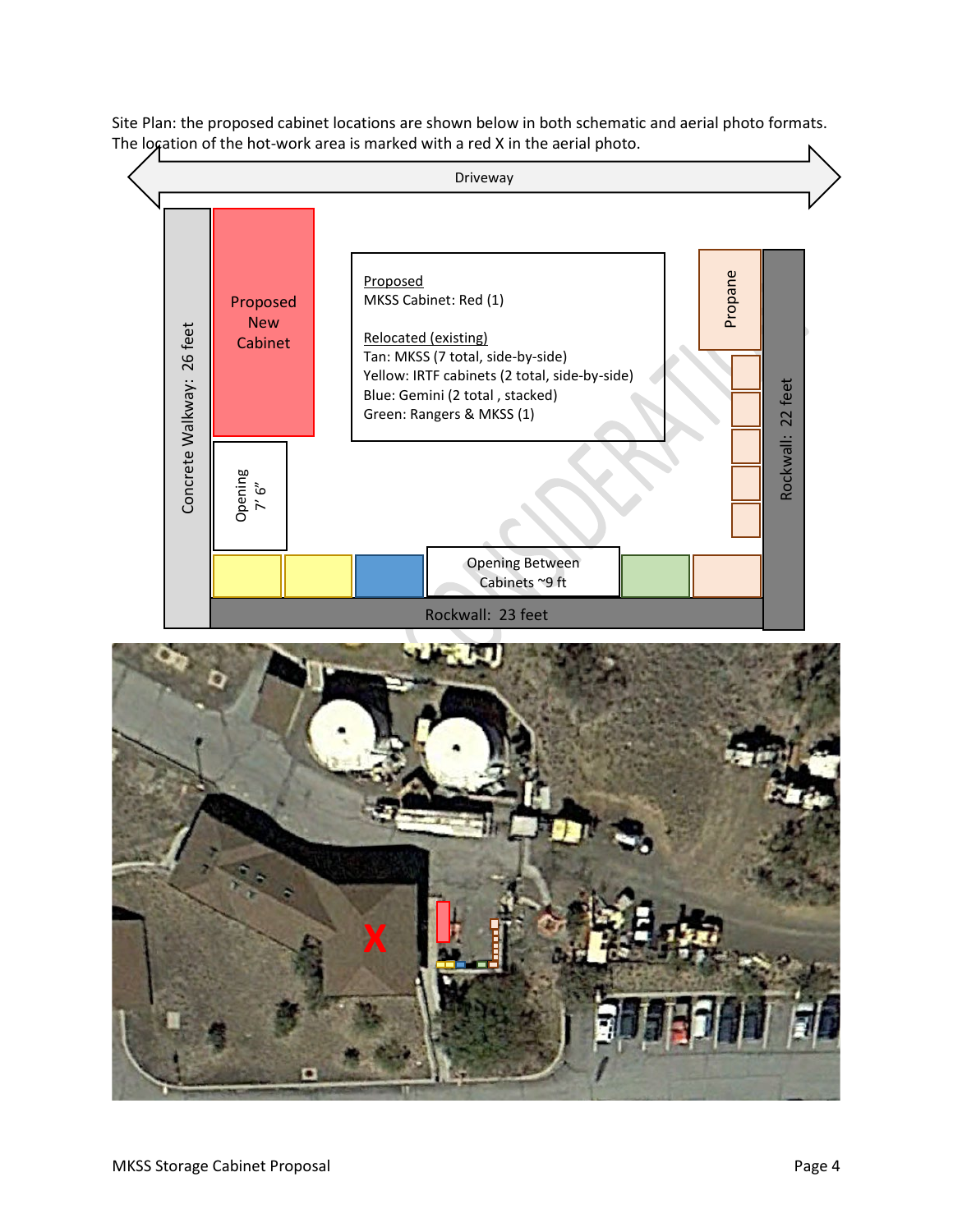Below are current photos of the area for the proposed location of the cabinets.





Description of the process of completing the project MKSS staff will reposition the existing storage units to the locations previously shown.

The oil drum storage area would be constructed by MKSS staff using metal framing and corrugated metal panels for the sides and roof. Dimensions are 17'11" long x 3' 8"D x 7' 4"T

Who will do the work? MKSS General Maintenance Staff

Equipment & Transportation N/A

# Measures to protect the environment and/or mitigate impacts

Impacts None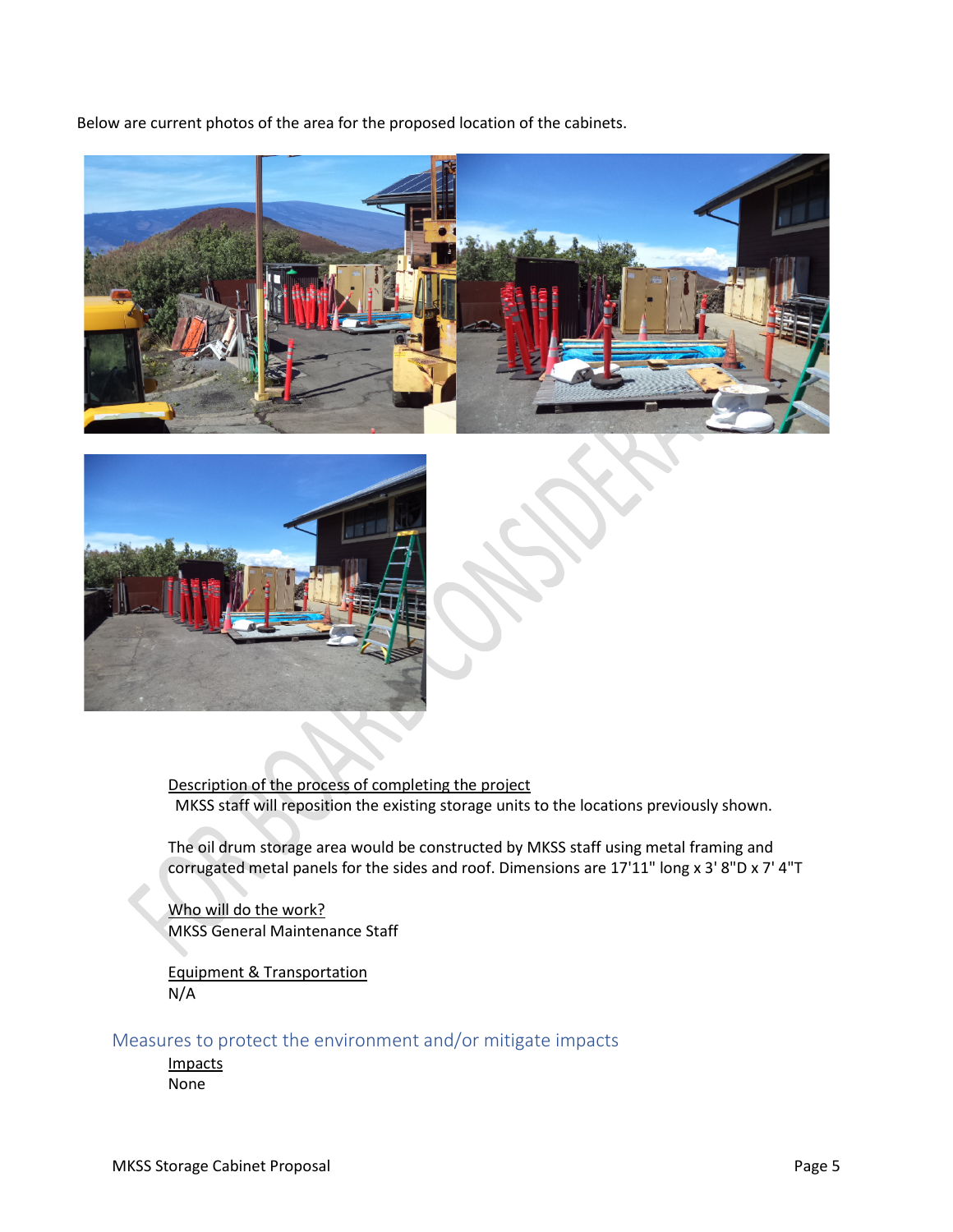#### Protective Measures

Notify OMKM in writing at least 5 days prior to beginning field work on UH managed lands (Halepōhaku, Road Corridor, Maunakea Science Reserve, or Astronomy Precinct).

All project participants must attend a Maunakea orientation prior to participating in field work.

Allow OMKM Rangers to visit and monitor activities.

Comply with all actions and measures described in the proposal, including (community) benefits, CMP compliance list, and mitigation measures.

Ensure that loose tools or equipment are not left unattended and are properly stored at the end of each day.

All improvements shall be designed and installed to withstand the severe weather conditions on the mountain.

Remove and properly dispose of all waste material. All perishable items including food, food wrappers and containers, etc. shall be removed from the site at the end of each day and properly disposed.

Nēnē (Branta sandvicensis) may be present. If a nēnē appears within 100 feet (30.5) meters of ongoing work, all activity shall be suspended until the animal leaves the area of its own accord. Feeding of nēnē is prohibited.

The approval may not be transferred or assigned. All persons associated with this project must carry a copy of the permit while they are working on University-managed lands.

Notify OMKM in writing when field activity associated with the project is completed.

Compliance with Lease, Sublease, or Comprehensive Management Plan (CMP) The project proposal addresses CMP management action P-1. Compliance with all applicable federal, state, and local laws, regulations, and permit conditions related to activities in the UH Management Areas.

#### Identify other required or associated permits N/A

#### Five Year Outlook

MKSS has an approved Five-Year Outlook for the period 2020-2024 (Oil and Flammable Gas Storage). Per OMKM guidance, the project was modified to include relocation of existing HazMat storage after the current Five-Year Outlook was submitted to OMKM.

# Community Benefits

Benefits to other Maunakea entities and/or global astronomy community The project addresses public and worker safety.

Benefits to the Hawaii Island community The project addresses public and worker safety.

Will data, publications, or other products be free and available to the public?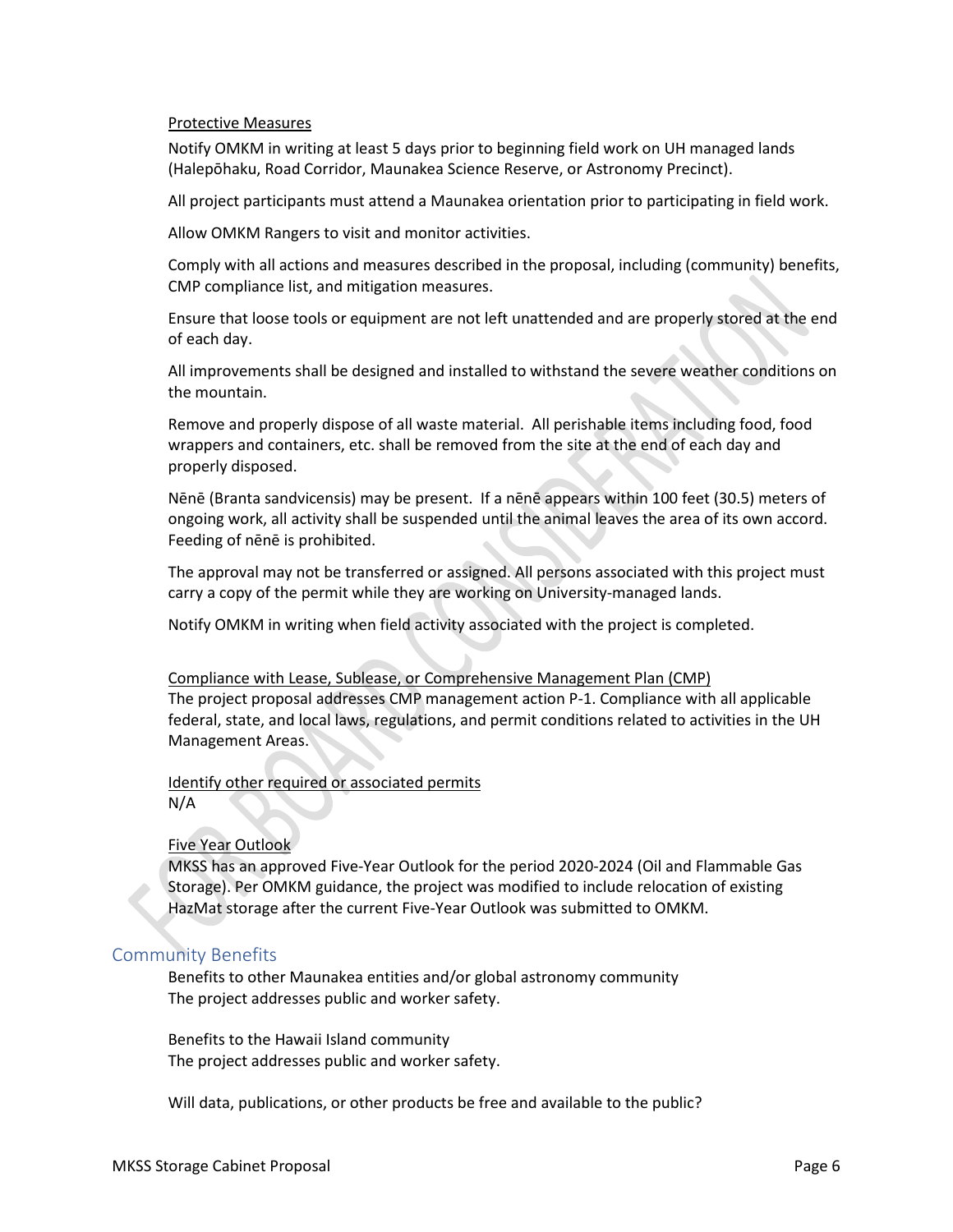# DLNR Evaluation Criteria

After approval by the Maunakea Management Board, the Department of Land & Natural Resources or Board of Land & Natural Resources will evaluate the merits and approve the project based on the following eight criteria (§13-5-30). See http://dlnr.hawaii.gov/occl/files/2013/08/13-5-2013.pdf

1. The purpose of the Conservation District is to conserve, protect, and preserve the important natural and cultural resources of the State through appropriate management and use to promote their long-term sustainability and the public health, safety, and welfare. (ref §13-5-1) How is the proposed land use consistent with the purpose of the conservation district?

The project improves safety by providing secure exterior storage for oil drums and flammable gasses. It also consolidates HazMat storage into one central location.

2. How is the proposed use consistent with the objectives of the Resource subzone of the land on which the land use will occur? (§13-5-13 The objective of this subzone is to ensure, with proper management, the sustainable use of the natural resources of those areas. This subzone shall encompass: lands necessary for providing future parkland and lands presently used for national, state, county, or private parks. Land suitable for outdoor recreational uses such as hunting, fishing, hiking, camping, and picnicking.)

The project improves safety by providing secure exterior storage for oil drums and flammable gasses and consolidates HazMat storage into one central location. This material storage is a required component of managing lands where facility and road maintenance occurs.

3. Describe how the proposed land use complies with the provisions and guidelines contained in chapter 205A, HRS, entitled "Coastal Zone Management".

# N/A

4. Describe how the proposed land use will not cause substantial adverse impact to existing natural resources within the surrounding area, community or region.

All storage units will be placed on a paved area. This has no impact on surrounding areas.

5. Describe how the proposed land use, including buildings, structures and facilities, is compatible with the locality and surrounding areas, appropriate to the physical conditions and capabilities of the specific parcel or parcels.

All storage units will be placed in the general maintenance workshop area.

6. Describe how the existing physical and environmental aspects of the land, such as natural beauty and open space characteristics, will be preserved or improved upon.

#### N/A